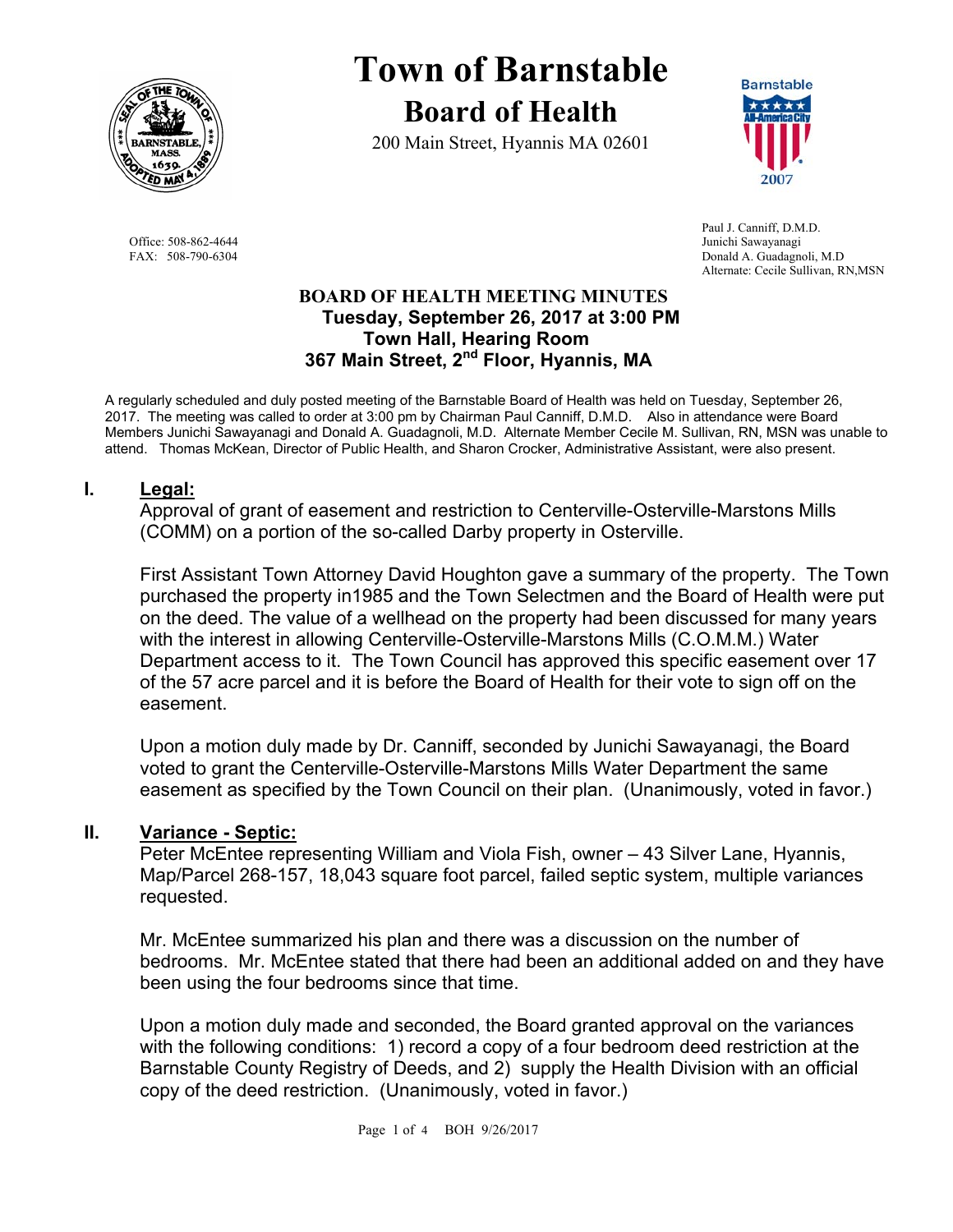## **III. Innovative/Alternative Septic System:**

John O'Dea, Sullivan Engineering, representing potential buyer, Brian Dacey – 218 Bumps River Road, Osterville, Map/Parcel 120-099, 0.34 acre parcel, new construction, proposing Fast Treatment System with nitrogen credit.

Mr. O'Dea presented the plan for a Fast Innovative Alternative Septic System.

Dr. Canniff commented that it is actually a three-bedroom plan but is used as a two bedroom home.

Upon a motion duly made and seconded, the Board voted to approve the Fast Innovation Alternative System with the following conditions: 1) record a copy of a two bedroom deed restriction at the Barnstable County Registry of Deeds, and 2) supply the Health Division with an official copy of the deed restriction. (Unanimously, voted in favor.)

## **IV. Bedroom Count Determination:**

Kameliya and Dimitar Dimitrov, owners – 233 Bridle Path, Marstons Mills, three bedrooms permitted, owner requesting for (4) bedrooms.

Kameliya Dimitrov was present and summarized that the original permit says 7-8 rooms in 1987 and on the building permit in 2000 has 4 bedrooms listed. The three bedroom system is designed large enough to handle the four bedroom.

Upon a motion duly made and seconded, the Board voted to recognize the property as a four bedroom deed restriction with the following condition: 1) record a copy of a four bedroom deed restriction at the Barnstable County Registry of Deeds, and 2) supply the Health Division with an official copy of the deed restriction. (Unanimously, voted in favor.)

## **V. Temporary Food Event:**

A. Matt Auger representing Fall 50 Cape Cod's Running Relay Event, starting and ending at Craigville Beach Association, 915 Craigville Beach Road, Centerville to be held on September 30, 2017 from 2-6 pm with two vendors serving pizza.

Matt Auger said he has decided to request only one vendor, Craigville Pizza and John Mahoney, Craigville Pizza, will be the servsafe person.

Upon a motion duly made and seconded, the Board voted to grant an annual food event for Fall 50 Cape Cod's Running Relay Event with the following food: pizza. (Unanimously, voted in favor.)

B. Betsy and Jim Lessig, representing Cape Cod Glass Club's Annual Cape Cod Glass Show & Sale at the Cape Cod Community College gymnasium, 2240 Iyannough Road, West Barnstable, to serve food at the event next year in September 2018. The food would be served from Alden Park mobile truck from Plymouth.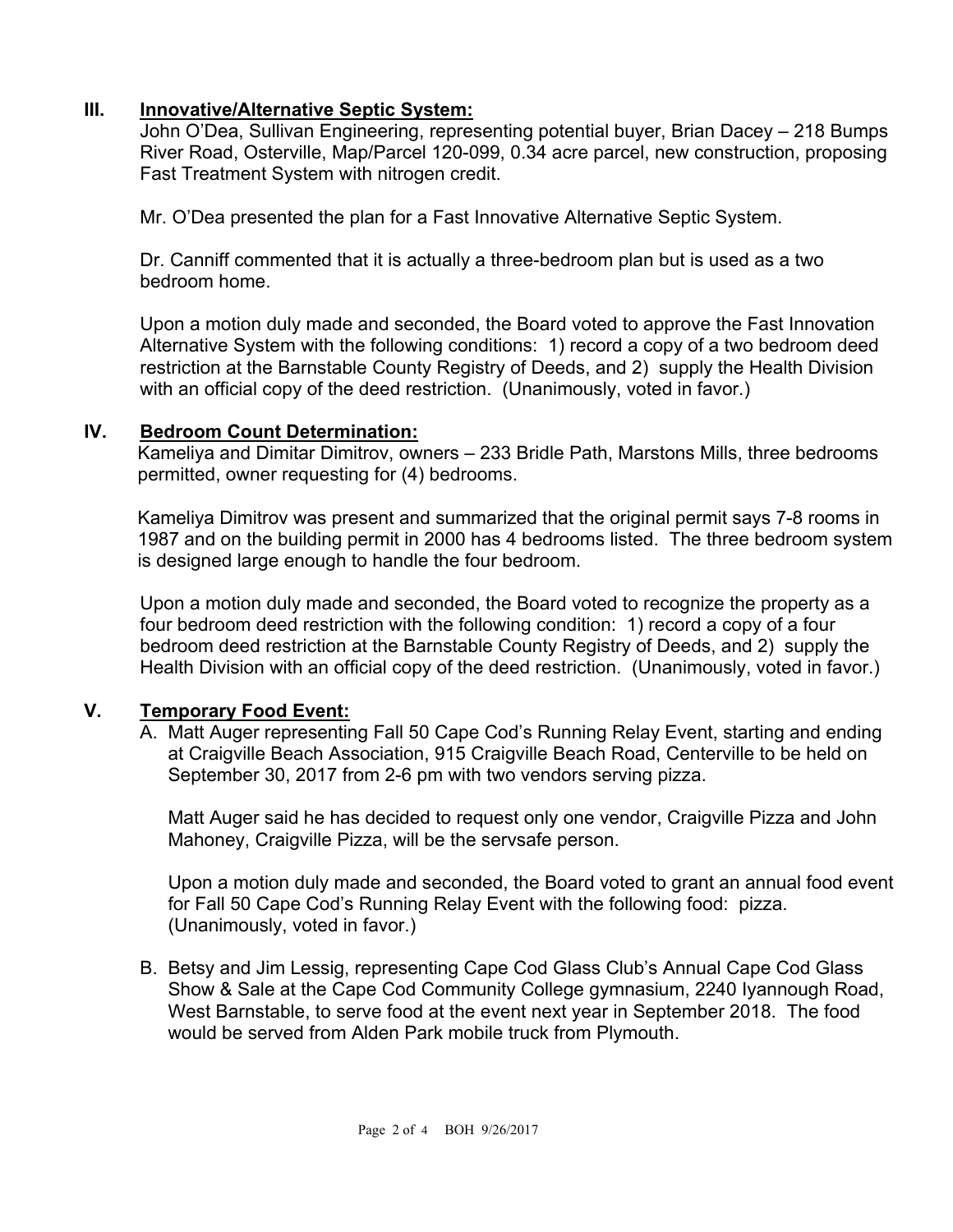Betsy Lessig said they would like to have a mobile truck at the annual glass show for 2018 and forward. Ms. Lessig said they had a hard time locating a mobile truck for the show as most were busy.

The Board learned that the mobile truck "Alden Park" from Plymouth did show up at the event this year even though they had failed their health inspection and were told they had to return for a satisfactory inspection.

Upon a motion duly made and seconded, the Board voted to issue a non-criminal ticket citation of \$100 and a letter sent to Alden Park and a copy sent to the Board of Health in Plymouth.

Upon a motion duly made and seconded, the Board voted to grant an annual temporary event for the Glass Show for mobile truck vendors. \*A list of the licensed mobile trucks in our town will be included in the approval letter. (Unanimously, voted in favor.)

\*List of mobile trucks from our town.

#### **VI. Discussion:**

George Heufelder, Director, MA Alternative Septic System Test Center, pilot program a layer system under EPA Grant.

George Heufelder presented a power point presentation on his pilot program for a layer leaching system.

Jim Crocker, Town Councilor, spoke in support of George's program and asked whether it would work on a seasonal property. George explained that it is not known at this time and hopes to be able to draw some conclusions on that with the program. The pilot program will encompass 12 trial locations, 6 seasonal properties and 6 annual properties.

Sarah Theroux, UMass student, asked whether the pump chamber uses much electricity. George said it uses very little - much less than a refrigerator.

Upon a motion duly made and seconded, the Board voted to endorse the technology which George Heufelder presented. (Unanimously, voted in favor.)

## **VII. Regulations / Policies:**

CONTINUE TO OCT 2017 Draft policy – Groundwater within four feet of leaching facility during private inspections.

## **VIII. Minutes:**

Minutes – May 23, June 27, and August 22, 2017

Upon a motion duly made and seconded, the Board voted to adopt the May 23<sup>rd</sup>, June  $27<sup>th</sup>$  and August  $22<sup>nd</sup>$ , 2017 minutes. (Unanimously, voted in favor.)

## **IX. Information Received:**

Town of Weymouth Board of Health Regulation # 33 – Bodyworks Regulation